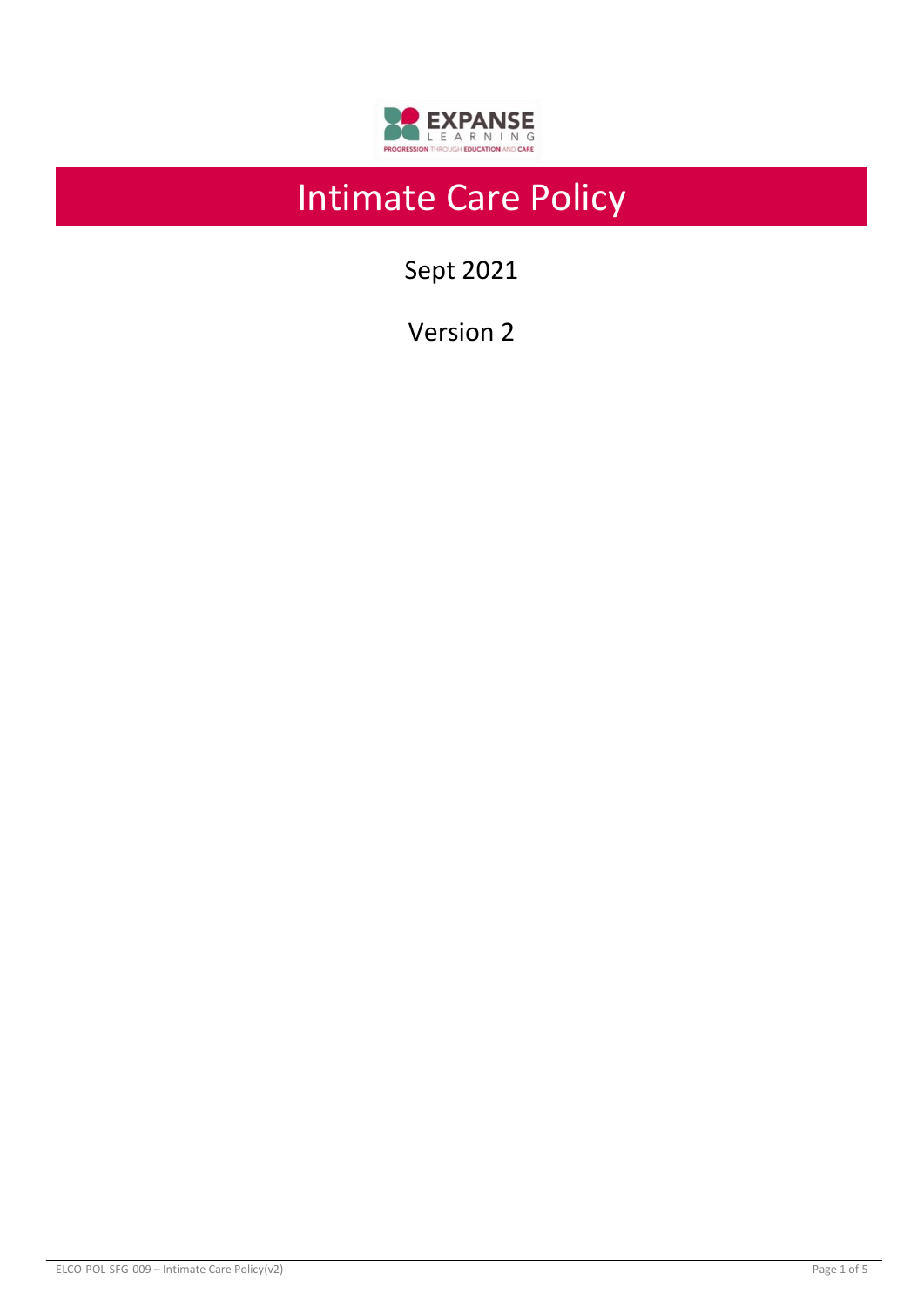# **1. Scope**

All employees of Expanse Learning

## **2. Overview**

This policy was developed in collaboration with the appropriate health and education staff and has subsequently been adopted.

This policy should be read in conjunction with the Centre's Safeguarding Policy, Guidance for Safer Working Practice for Adults who work with children and Young People and DfE Statutory Guidance as outlined in Keeping Children Safe in Education document. (September 2021)

#### **3. Aim**

At Expanse Learning we understand that there will be times when it is necessary to have physical contact with the young people in our care. For some of our young people intimate care routines are essential throughout the day to ensure that basic needs are met.

Where these routines are of an intimate nature we will aim to:

- $\circ$  Provide a high quality of intimate care for students both physically and emotionally, ensuring their well-being.
- $\circ$  Adopt procedures which are complemented by guidance to staff undertaking duties of care, and for the protection of both staff and the young people themselves.

At Expanse Learning we recognise that young people have the right to be safe and to be treated with dignity and respect whilst ensuring privacy appropriate to the student's age and situation. Young people at our Centre are amongst the most vulnerable and staff involved in their intimate care need to be sensitive to their individual needs.

## **4. Definition**

Intimate physical care is seen as the physical assistance and supervision necessary to help a student fulfil his / her functions in terms of:

- o personal and social needs.
- o accessing the curriculum.

Situations may include, for example:

- o assisting students using the toilet.
- o manual handling, lifting or transferring students in a variety of situations.
- o providing necessary physical assistance and support to individual students during curricular, practical, medical or PSD activities e.g. dressing and undressing, showering, bathing, therapy, hydrotherapy, sport/gym, sickness, accidents, part of an individual learning programme or self-help programmes - *N.B. this is not an exclusive list*.
- providing appropriate supervision of some of the above activities when young people are unable to undertake these themselves.
- basic physical care, including the application of prescribed treatments including creams and/or lotions to an intimate area (should this be the case, a second member of staff should always be present).

The extent and detail of physical handling and / or supervision will vary according to an individual's age, aptitude, and 'ability', as well as the level of social, educational, physical, medical and therapy needs.

| We believe that:                                                                                                                       | <b>Procedures</b><br>Therefore, we intend to:                                                | <b>Procedures</b><br>This will be achieved by:                                                                                | Performance<br>We will evaluate by:                                                                              |
|----------------------------------------------------------------------------------------------------------------------------------------|----------------------------------------------------------------------------------------------|-------------------------------------------------------------------------------------------------------------------------------|------------------------------------------------------------------------------------------------------------------|
| Where it is needed the intimate<br>care provided for young people<br>should be of the highest quality<br>and aims to safeguard against | Keep the type and level of care<br>relevant to the individual young<br>people.               | Identifying staff who will<br>undertake intimate care and<br>ensuring that these staff are<br>provided with relevant training | Safe, discreet support for young<br>people in a variety of contexts<br>(curricular, social & personal<br>needs). |
| any potential harm.                                                                                                                    | Ensure all staff undertaking<br>intimate care routines have<br>suitable enhanced DBS checks. | and up-dates as necessary<br>including where appropriate any<br>specialist training in terms of<br>medical support.           | Carefully monitoring the<br>procedures.                                                                          |
|                                                                                                                                        |                                                                                              | Providing staff with intimate care<br>training as part of our induction                                                       | Staff feedback.                                                                                                  |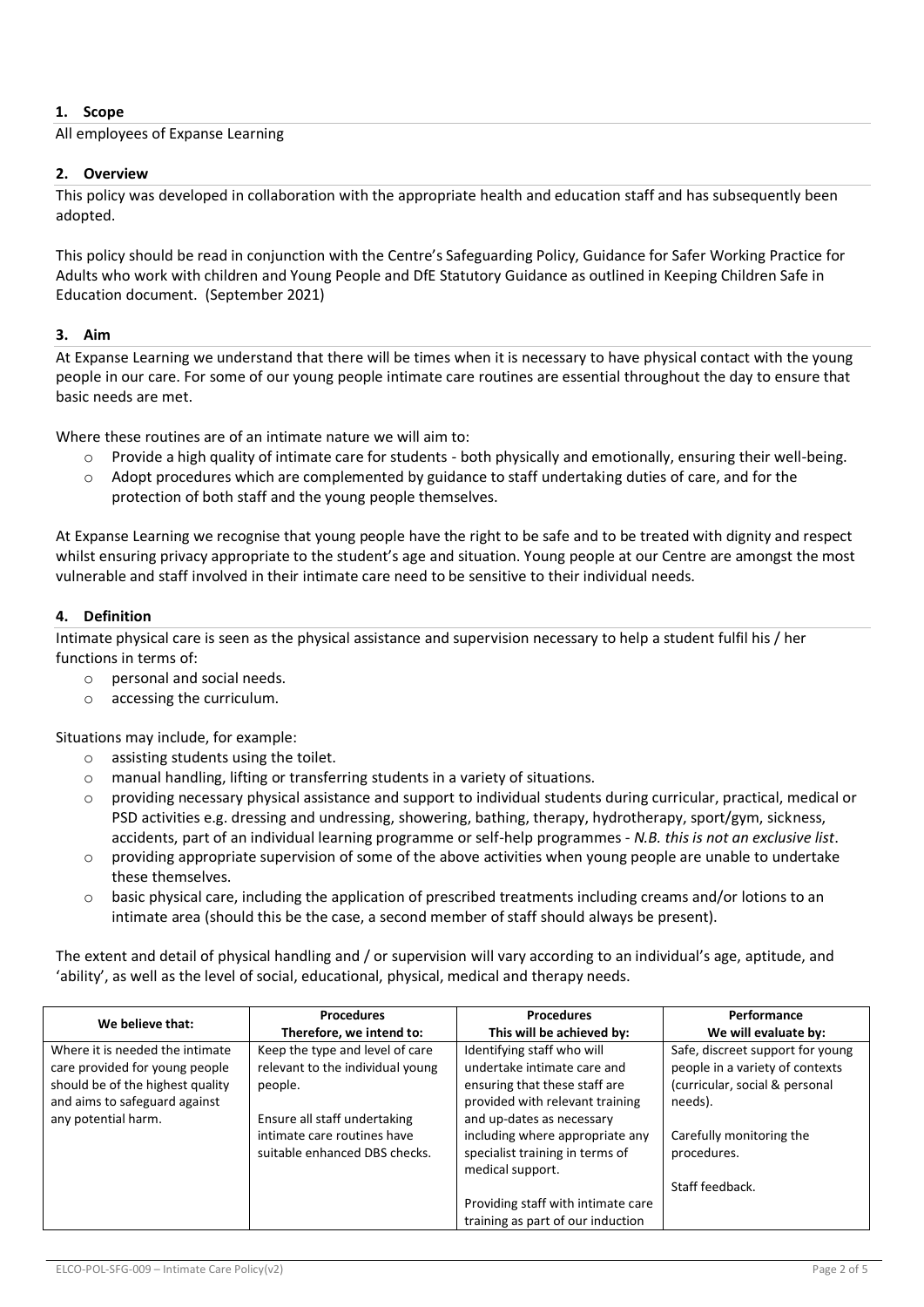|                                 |                                    | & Guidance programme in           |                                     |
|---------------------------------|------------------------------------|-----------------------------------|-------------------------------------|
|                                 |                                    | relation to policy & practice.    |                                     |
| Staff should be provided with   | Provide staff with relevant        | Establishing that staff must seek | Records of training, CPD            |
| adequate and relevant training  | training, including induction,     | advice if they are unsure of care | including any specialist training   |
| to enable this to happen.       | safeguarding and lifting &         | routines or any other matter.     | required.                           |
|                                 | handling training along with any   |                                   |                                     |
| The facilities, setting and     | necessary updates and retraining   | Health and Social Care Lead to    | Regular monitoring of facilities    |
| equipment required should be    | (this should be 'certificated' if  | review facilities, setting and    | by premises staff. Reports          |
| the best that we can provide.   | appropriate.                       | equipment on a termly basis as    | presented at Health and Safety      |
|                                 |                                    | part of                           | meetings.                           |
|                                 | Maintain facilities to the highest | a monitoring schedule.            |                                     |
|                                 | possible standard.                 |                                   |                                     |
| Young people should be          | Help each young person to fulfil   | Talking with young people during  | Monitoring the outcome of           |
| encouraged to and given every   | as independently as possible       | routines about what is            | programmes:                         |
| opportunity to be as            | his/her responsibilities and       | happening to enable them to       | Young people are seen to be         |
| independent as possible.        | functions in terms of personal &   | anticipate, understand and        | active participants in their own    |
|                                 | social needs and accessing the     | participate in care procedures.   | care wherever possible              |
| Routines are considered to be   | curriculum.                        |                                   | Young people are proactive (not     |
| part of the students' education |                                    | Encourage young people to be as   | passive)                            |
| and should as far as possible   | Implement teaching programmes      | independent as possible.          | Communication (e.g. Using           |
| promote/maximise the            | that are modified to suit the      |                                   | signing/aids) facilities/supporting |
| development of self-help skills | individual's age, aptitude and     | Keeping physical contact to the   | routines & procedures.              |
| and independence.               | abilities.                         | minimum whilst ensuring           |                                     |
|                                 |                                    | thoroughness.                     | Assessing young people's            |
|                                 |                                    |                                   | confidence and happiness.           |
|                                 |                                    |                                   |                                     |

|                                                                                                                                                                                                                                                                                                                          | <b>Procedures</b>                                                                                                                                                                                                                                                                                                                                                                                      | <b>Procedures</b>                                                                                                                                                                                                                                                                                                                                                                                                                                                                                                                      | Performance                                                                                                                                                                                                                                                                                                                                                                                                                                                 |  |
|--------------------------------------------------------------------------------------------------------------------------------------------------------------------------------------------------------------------------------------------------------------------------------------------------------------------------|--------------------------------------------------------------------------------------------------------------------------------------------------------------------------------------------------------------------------------------------------------------------------------------------------------------------------------------------------------------------------------------------------------|----------------------------------------------------------------------------------------------------------------------------------------------------------------------------------------------------------------------------------------------------------------------------------------------------------------------------------------------------------------------------------------------------------------------------------------------------------------------------------------------------------------------------------------|-------------------------------------------------------------------------------------------------------------------------------------------------------------------------------------------------------------------------------------------------------------------------------------------------------------------------------------------------------------------------------------------------------------------------------------------------------------|--|
| We believe that:                                                                                                                                                                                                                                                                                                         | We intend to:                                                                                                                                                                                                                                                                                                                                                                                          | This will be achieved by:                                                                                                                                                                                                                                                                                                                                                                                                                                                                                                              | We will evaluate by:                                                                                                                                                                                                                                                                                                                                                                                                                                        |  |
| Young people should be handled<br>with care, confidence, respect<br>and reassurance with staff being<br>mindful both of students'<br>physical and emotional wellbeing<br>and acting with sensitivity having<br>the utmost regard for students'<br>dignity and right for privacy and<br>with respect for confidentiality. | Limit as far as possible 'intimate<br>care' to members of staff with<br>whom the student is familiar and<br>ideally shares a 'good<br>relationship' unless exceptional<br>circumstances prevail.<br>The emotional responses of any<br>student to intimate care should<br>be carefully and sensitively<br>observed and where necessary<br>any concerns passed to the Head<br>of Health and Social Care. | Recruiting accordingly.<br>Ensuring where it is possible an<br>adequate period of<br>familiarisation between student<br>and staff before any intimate<br>care is undertaken where<br>possible.<br>No young person will be involved<br>in supporting the 'intimate care'<br>of any other young person.<br>Keeping all records on a 'need to<br>know' basis.<br>Respecting young people's<br>privacy using minimum and<br>discreet levels of supervision<br>whilst giving due consideration<br>to medical and health & safety<br>issues. | Considering the extent to which<br>there is a seamless transition<br>between situations e.g. lessons<br>and care.<br>Monitoring whether we maintain<br>dignity, privacy and self-respect<br>as part of our monitoring<br>schedule.<br>Determining whether staff feel<br>supported and confident in their<br>role.<br>Monitoring the records kept.<br>Monitoring the impact of the<br>staff's professional development<br>performance management<br>process. |  |
| Intimate care should be<br>undertaken with the<br>parent's/carer's (and where<br>applicable the student's) explicit<br>consent and cooperation.                                                                                                                                                                          | Gain parents/carers<br>(and where appropriate young<br>people's consent before<br>embarking on a programme of<br>intimate care by completing an<br>agreed health care plan<br>Record this consent if the<br>requirement for care is for the<br>foreseeable future.<br>Make our best endeavors to gain<br>verbal consent in the case of<br>'emergencies' and log this<br>permission.                    | Include intimate care in Health<br>and Care Plans and Physical<br>Handling Plans which ipso facto<br>meets the approval of<br>parents/carers (and where<br>relevant the young person's<br>permission)<br>Trying to contact the<br>parents/carers by telephone in<br>the cases where the parent/carer<br>has not signed a form to gain<br>prior approval (as well as gaining<br>the young person's permission if<br>appropriate).                                                                                                       | Maintaining and monitoring the<br>adequacy of records kept and<br>information gathered.<br>Verifying the effectiveness of<br>home - centre communications.<br>Evaluating the extent to which<br>parents<br>/carers trust the centre's care<br>and related procedures.                                                                                                                                                                                       |  |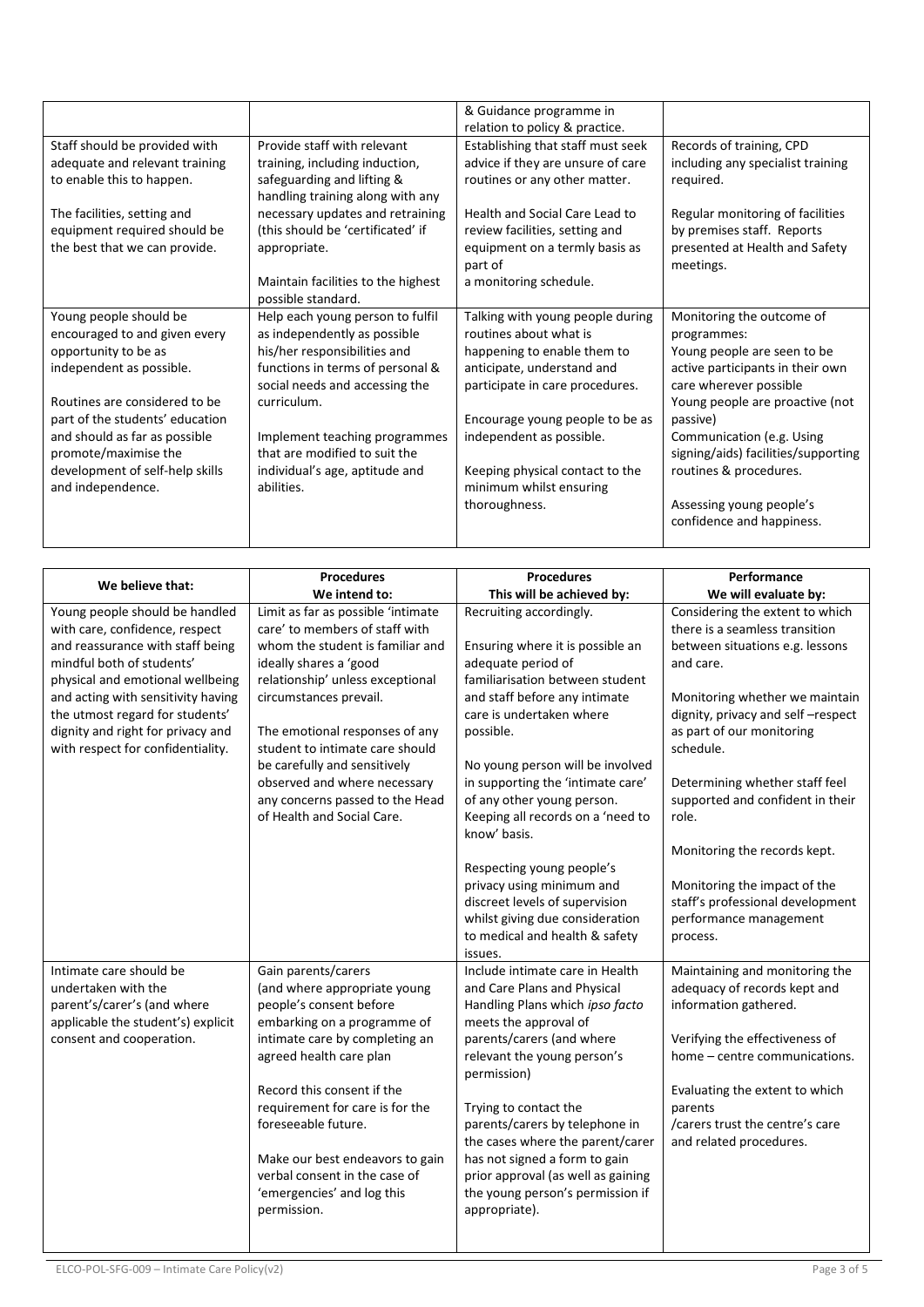| We believe that:         | <b>Procedures</b>                | <b>Procedures</b>                                                     | Performance                            |  |
|--------------------------|----------------------------------|-----------------------------------------------------------------------|----------------------------------------|--|
|                          | Therefore we intend to:          | This will be achieved by:                                             | We will evaluate by:                   |  |
|                          | Consult with senior staff and    | Ensuring a member of SLT acting in                                    |                                        |  |
|                          | health and social care staff     | loco parentis, gives explicit approval                                |                                        |  |
|                          | where any variation from the     | in emergency cases when                                               |                                        |  |
|                          | agreed plan/procedure may be     | parents'/carers' consent cannot be                                    |                                        |  |
|                          | necessary.                       | obtained and recording this                                           |                                        |  |
|                          |                                  | accordingly.                                                          |                                        |  |
|                          | Ensure that any changes to care  |                                                                       |                                        |  |
|                          | plan are agreed with             | Informing parents/carers as soon as                                   |                                        |  |
|                          | parents/carers/                  | it is practicable in the event of                                     |                                        |  |
|                          | young person.                    | unforeseen or emergency cases                                         |                                        |  |
|                          |                                  | where the centre has been required                                    |                                        |  |
|                          |                                  | to act in loco parentis                                               |                                        |  |
| Procedures and routines  | Ensure that, where intimate      | Ensuring that when necessary female                                   | Evaluate students confidence.          |  |
| should protect both      | care procedures are carried out  | staff work with female students and                                   |                                        |  |
| students and staff       | staffing levels are adequate and | male staff with male students.                                        | Checking reports & records of          |  |
| physically, emotionally  | procedures are followed          |                                                                       | 'incidents' including scrutinising all |  |
| and in the case of staff | meticulously.                    | Ensuring that staff are aware of the                                  | accident and Health & Safety reports   |  |
| professionally.          |                                  | dangers of placing themselves in<br>vulnerable situations and seek to | Regular appraisal by SLT of            |  |
|                          |                                  |                                                                       | performance and procedures.            |  |
|                          |                                  | avoid doing so.                                                       | A named member of SLT undertaking      |  |
|                          |                                  | Keeping records on individual                                         | an evaluation as part of the           |  |
|                          |                                  | students care treatments.                                             | scheduled monitoring process.          |  |
|                          |                                  |                                                                       |                                        |  |
|                          |                                  | Reporting in accordance with the                                      |                                        |  |
|                          |                                  | safeguarding procedures unexplained                                   |                                        |  |
|                          |                                  | marks, bruises or physical conditions                                 |                                        |  |
|                          |                                  | which are noticed during regular care                                 |                                        |  |
|                          |                                  | routines.                                                             |                                        |  |

At Expanse Learning we recognise that some students in our care, particularly those who are particularly vulnerable and those with specific learning difficulties may present significant or regular occurrences of distress and may need comfort and reassurance which may involve physical contact. E.g. after an upset.

When working with those who may need additional support, staff should:

- o Use their professional judgement to comfort or reassure a student in an age-appropriate way taking account of the student's ability, vulnerability, level of understanding and communication.
- $\circ$  Staff should not assume that all young people seek physical comfort when they are distressed.
- o Always ensure that there are other adults around.
- o Never show favour to individual students or young people.
- o Never touch a young person between the waist and mid-thigh.
- $\circ$  Never touch a young person in a way that could be interpreted as anything other than friendly appropriate adultyoung person support.
- $\circ$  Where a student tries to get closer than appropriate, the message should be I like you but you need to maintain "personal space".
- $\circ$  Never kiss a young person and do not encourage them to kiss anyone other than parents or carers.
- o Tickling is not appropriate.

There will be times when due to extraordinary circumstances more physical contact and intervention is required. In these circumstances it is recognised that staff may be required to act quickly and decisively to remove students or a young person from danger or restrain them.

Appropriate physical intervention may only be used to prevent a young person from harming themselves, others or from causing significant damage to property and only when the young person has been previously identified as possibly requiring intervention procedures and this has been agreed. We will keep a record of any occasion where physical intervention is used, and parents and/or carers will be informed on the same day, or as soon as reasonably practicable.

Any form of physical contact as a punishment or a response to poor behaviour is unlawful.